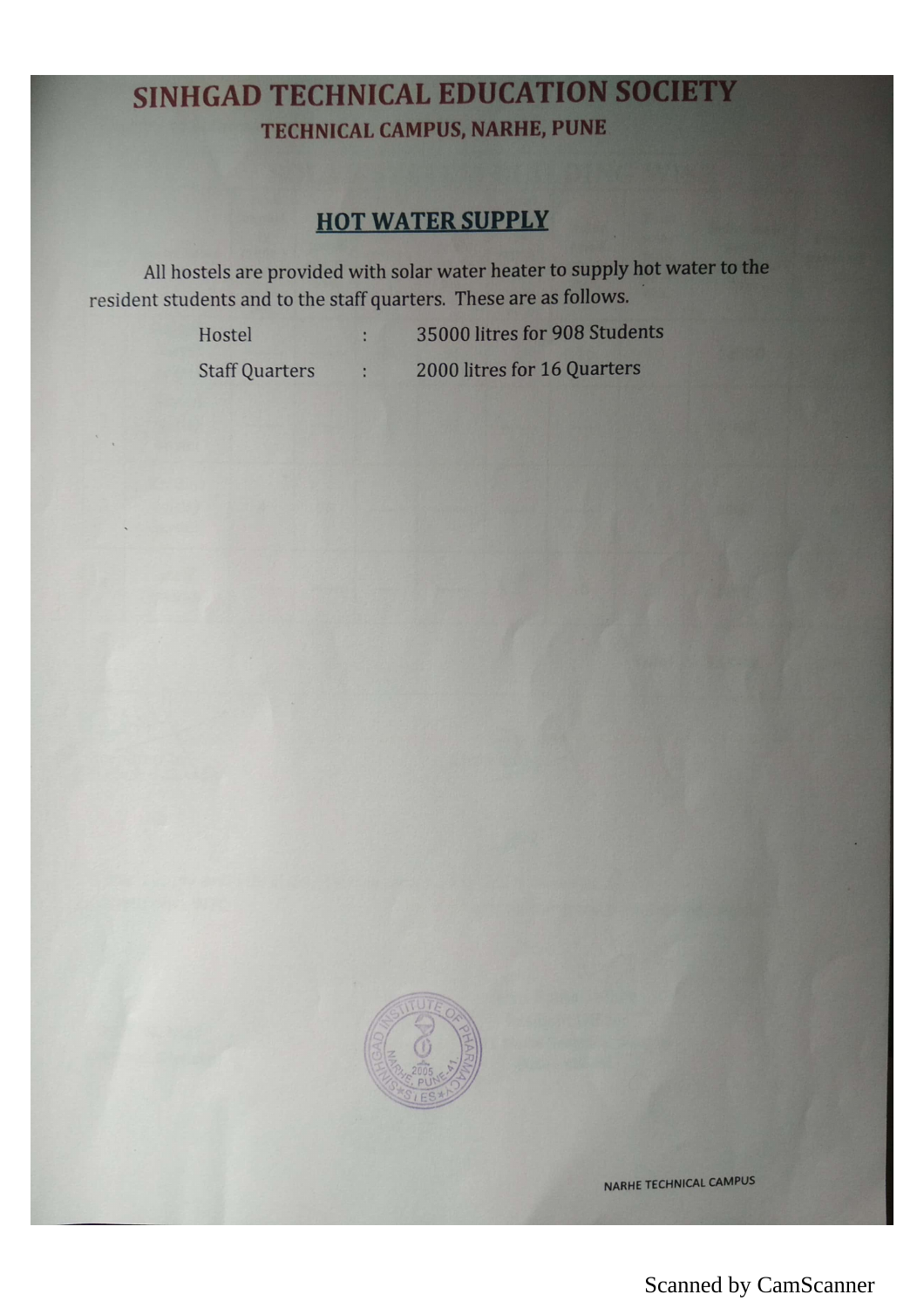|  |  |  | Capacity of Solar water heater system (building wise) |  |
|--|--|--|-------------------------------------------------------|--|
|  |  |  |                                                       |  |

| <b>SOLAR SYSTEM BUILDING WISE</b> |                              |                                                            |                                  |                                                            |                                  |                                                            |                                         |                                                 |                                             |                                            |
|-----------------------------------|------------------------------|------------------------------------------------------------|----------------------------------|------------------------------------------------------------|----------------------------------|------------------------------------------------------------|-----------------------------------------|-------------------------------------------------|---------------------------------------------|--------------------------------------------|
| Sr.<br>no.                        | <b>Hostel name</b>           | tank<br>capaci<br>ty<br>(2000)<br>ltrs.qt<br>y. In<br>nos. | Solar<br>panel<br>qty in<br>nos. | tank<br>capaci<br>ty<br>(1500)<br>Itrs.qt<br>y. In<br>nos. | Solar<br>panel<br>gty in<br>nos. | tank<br>capaci<br>ty<br>(1000)<br>Itrs.qt<br>y. In<br>nos. | <b>Solar</b><br>panel<br>qty in<br>nos. | <b>Total</b><br>solar<br>tank<br>qty in<br>nos. | Solar tank<br>water<br>capacity in<br>ltrs. | <b>Total solar</b><br>panel qty ir<br>nos. |
| 1                                 | Rajgad<br>(boys)<br>hostel   |                                                            | ------                           | 8                                                          | 96                               | $\overline{2}$                                             | 16                                      | 10                                              | 14000                                       | 112                                        |
| $\overline{2}$                    | Savitri<br>(girls)<br>hostel |                                                            |                                  | 6                                                          | 72                               |                                                            |                                         | 6                                               | 9000                                        | 72                                         |
| 3                                 | Krishna<br>(girls)<br>hostel | $\overline{4}$                                             | 56                               |                                                            |                                  |                                                            |                                         | $\overline{4}$                                  | 8000                                        | 56                                         |
| $\overline{4}$                    | staff<br>quarter             |                                                            |                                  |                                                            |                                  | $\overline{2}$                                             | 16                                      | $\overline{2}$                                  | 2000                                        | 16                                         |
|                                   |                              |                                                            |                                  |                                                            |                                  |                                                            |                                         | Total                                           | 33,000                                      | 256                                        |

Bin 1

.<br>Cheo

Water supply and Filtration plant section **Estate Office NTC** 

 $\mathcal{P}^{\text{obs}}$ Prof. G. S. Anaokar In-charge Infrastructural Development

Mrs. Smita Jadhav

Resident Officer STES Narhe Technical Campus Pune - 411 041.

Dr. S. N. Mali Campus Director